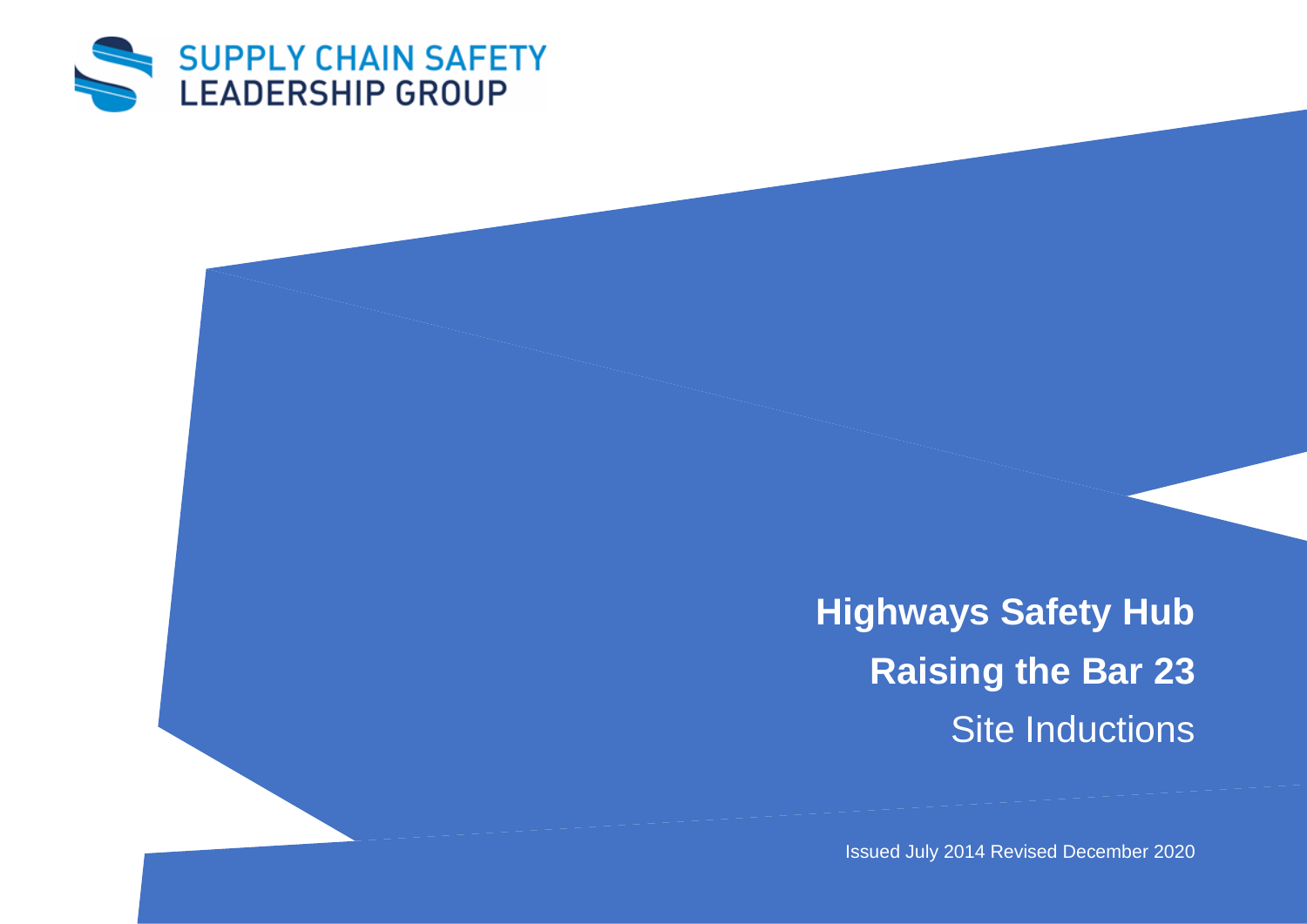# **Contents**

| <b>Objective</b>                                                      | 1                       |  |  |  |  |  |  |
|-----------------------------------------------------------------------|-------------------------|--|--|--|--|--|--|
| <b>Scope</b>                                                          | 1                       |  |  |  |  |  |  |
| <b>Background</b>                                                     |                         |  |  |  |  |  |  |
| <b>Governance Requirements</b>                                        |                         |  |  |  |  |  |  |
| <b>Minimum Requirements</b>                                           |                         |  |  |  |  |  |  |
| Guidance – Applying the Hierarchy of Controls                         |                         |  |  |  |  |  |  |
| <b>Overview</b>                                                       | $\overline{\mathbf{2}}$ |  |  |  |  |  |  |
| 1. Highways Common Induction Requirements                             | $\overline{\mathbf{2}}$ |  |  |  |  |  |  |
| 2. Setting the Right Standard                                         | $\overline{\mathbf{2}}$ |  |  |  |  |  |  |
| 3. Effective Delivery of a Site Induction                             | 4                       |  |  |  |  |  |  |
| 4. Successful Completion of a Site Induction                          | 5                       |  |  |  |  |  |  |
| <b>5. Supplementary Inductions</b>                                    | 6                       |  |  |  |  |  |  |
| <b>People Requirements</b>                                            |                         |  |  |  |  |  |  |
| <b>Emergency Arrangements</b>                                         |                         |  |  |  |  |  |  |
| <b>References</b>                                                     | 7                       |  |  |  |  |  |  |
| Appendix 1 – Summary Table of Inductions Provision                    |                         |  |  |  |  |  |  |
| Appendix 2 - Highways England Common Induction Topic Headings         |                         |  |  |  |  |  |  |
| Appendix $3$ – Typical content of a full site induction               |                         |  |  |  |  |  |  |
| Appendix 4 – Typical content of a Delivery Driver's induction         |                         |  |  |  |  |  |  |
| Appendix 5 – Typical content of an Occasional Site Visitors induction |                         |  |  |  |  |  |  |
| <b>Appendix 6 - Induction Room Requirements</b>                       |                         |  |  |  |  |  |  |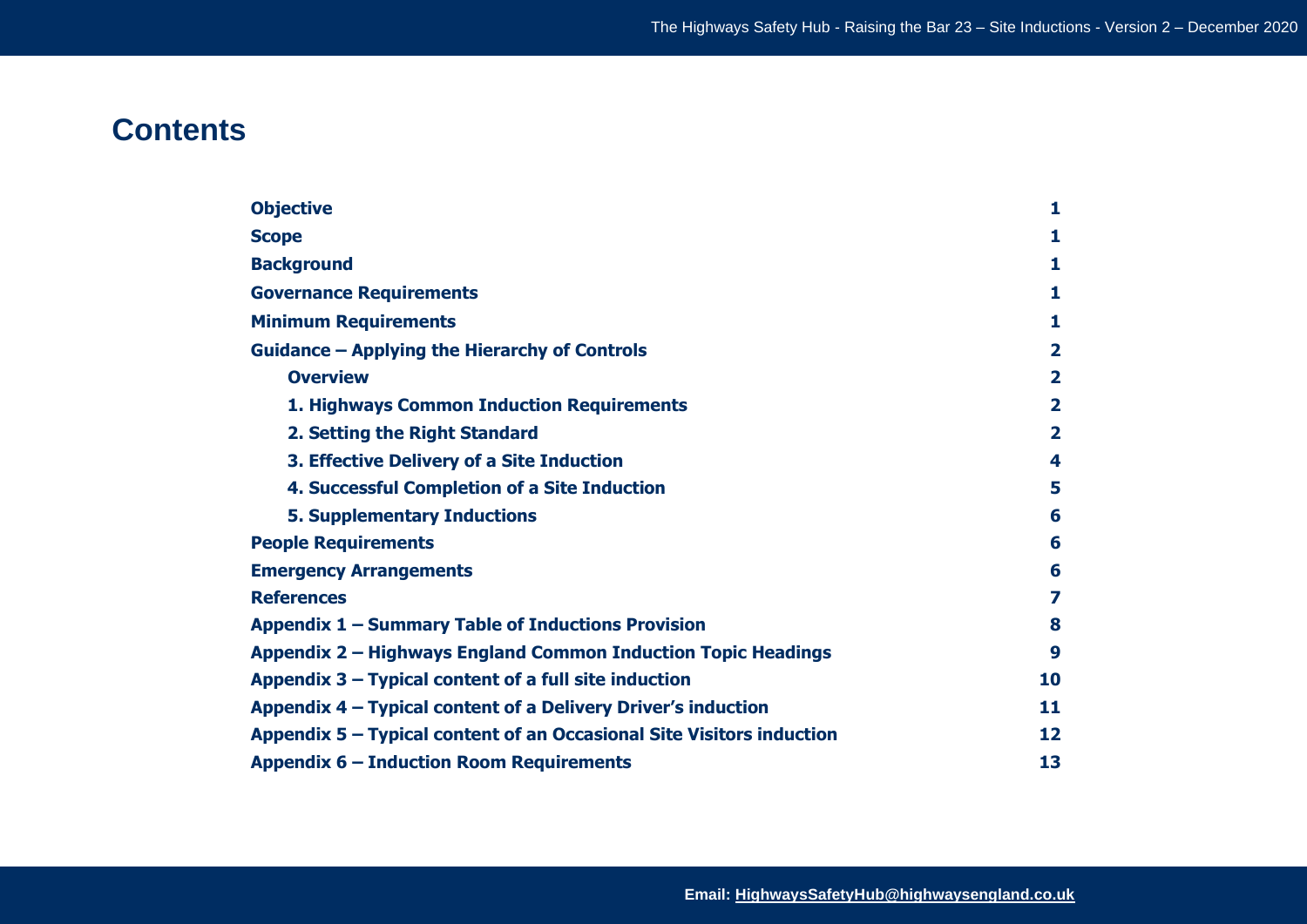# **Objective**

This Raising the Bar Guidance Document provides practical guidance on how to the comply with the Supply Chain Safety Leadership Council Common Intent Document on the Highways Passport as well as providing a standardised approach to site inductions.

# **Scope**

To ensure the health and safety of all those that enter and work on our sites and to maximise the opportunity at induction to foster a leading proactive health, safety and wellbeing culture and establish an effective dialogue particularly with people who have not worked on a Highways England construction or maintenance site previously, the expectation is that this Raising the Bar Guidance Document will apply on all Highways England worksites and will be implemented by all supply chain partners working with Highways England. To ensure the messages communicated are of a consistently high quality.

# **Background**

This document was originally introduced to address inconsistencies by delivery partners in the approach to inductions identified during Highways England independent audits. The document was subsequently updated in February 2016 to specifically address the induction arrangements for occasional site visitors and delivery drivers as a requirement of Highways England's Five-Year Health and Safety Plan. This document was further reviewed and updated again in December 2020 to reflect the introduction of Highways England's Common Induction as part of the overall Highways England Passport Scheme.

## **Governance Requirements**

There is a clear expectation within the Supply Chain Safety Leadership Group Common Intent Document on Highways Passport Scheme to ensure all suppliers adopt the passport scheme in its entirety within the first three months of start of works on any Highways England project. Where adoption of the passport scheme is not considered in line with the Highways Passport Scheme Common Intent Document then the Senior Representative for the Principal Contractor needs to sign off a derogation statement jointly with the Highways England Project Manager / Head of Scheme Delivery Manager.

# **Minimum Requirements**

The following elements are mandatory requirements and suppliers shall ensure these elements are applied fully on Highways England sites.

## **Mandatory Elements**

- $\rightarrow$  Inductions shall be succinct and not include any element contained within the HCI unless a higher level of control is required due to site specific circumstances.
- › A senior manager opens induction
- › Clear joining instructions available that describes times, locations and the pre-requisite requirements
- › Every site worker must have received a suitable site induction prior to starting work
- › Provisions to be made for non-English speaking workers
- › Measurement to confirm understanding
- › New Starter Buddy System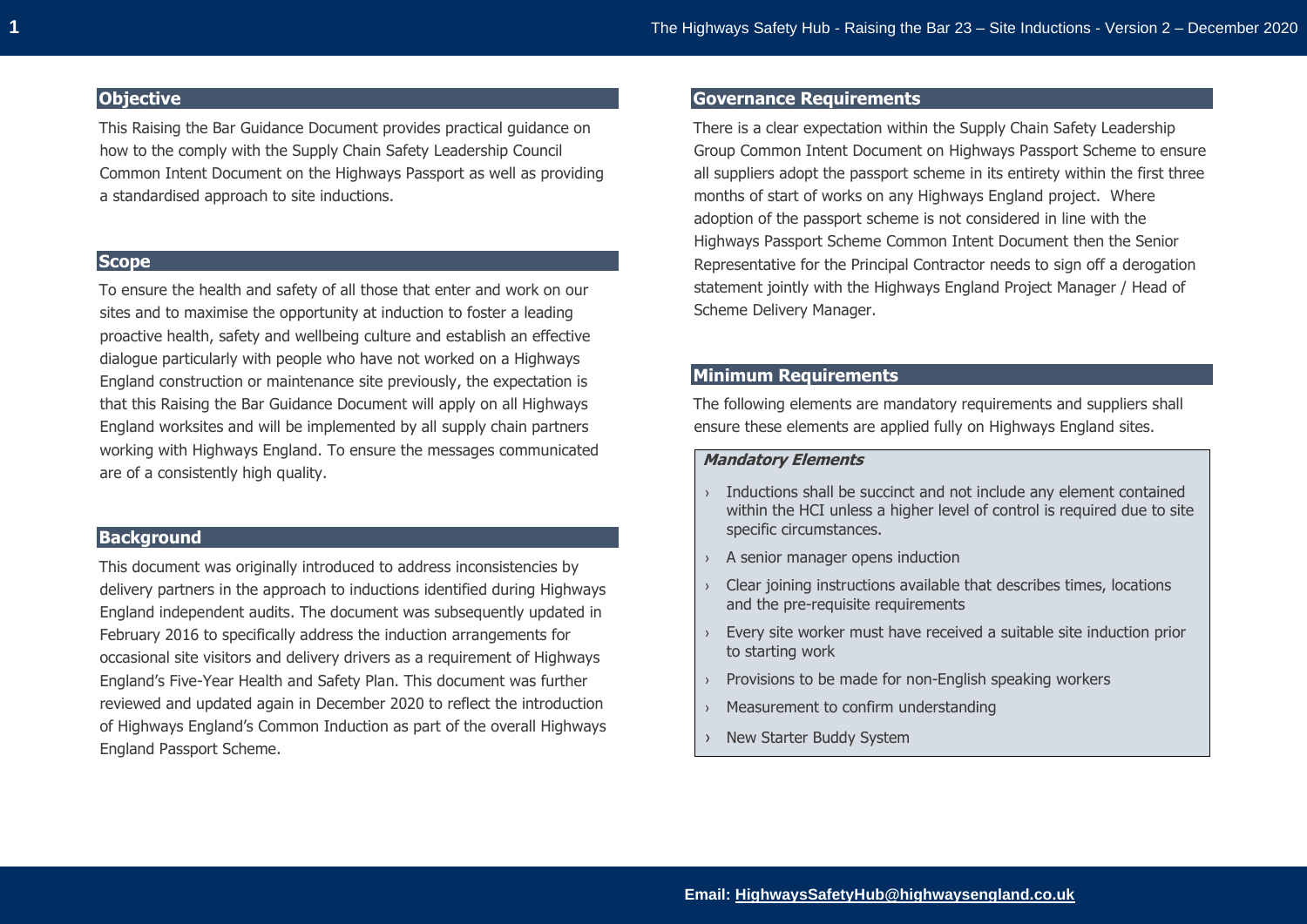# **Overview**

**The following guidance is written with the expectation that it represents best practice and as such should normally be followed unless a better local solution has been devised to meet the overall objective.** 

# **1. Highways Common Induction Requirements**

The Highways Common Induction (HCI) is one element of the overall Highways Passport scheme. Following its original conception in 2017 the HCI has been changed to a 90-minute online presentation which covers key information from Highways England as well as the common risks faced when working on site via a mix of live site video and animation under a clear and succinct commentary. The HCI is broken down into 9 bite sized modules with a test of understanding after each module and has been developed to incorporate many of the common hazards and mitigation measures usually detailed in current delivery partner induction courses therefore subsequent supplier inductions should be reviewed and made more succinct which in turn will provide efficiency benefits for all tiers of Highways England's Supply Chain. In order for the supply chain to remove these common elements from their project inductions a content list of the HCI is included in Appendix 2.

The Highways Common Induction is a requirement for most workers who require access to undertake a work activity on the Strategic Road Network, Some occupations are currently exempt from undertaking the Highways Common Induction such as Delivery Drivers, Maintenance Fitters, Statutory Undertakers and Escorted Visitors. For a full list of exclusions please consult the Passport Scheme [Requirements and Exemptions](https://www.highwayssafetyhub.com/uploads/5/1/2/9/51294565/passport_requirments-exemptions.pdf) list on the Highways Safety Hub Website. However, some projects / schemes might choose to include workers who are on the exceptions list. For further information on the HCI and the Highways Passport Scheme as a whole and how to sign up please visit the dedicated Passport page on the [Highways Safety Hub Website.](https://www.highwayssafetyhub.com/passport-scheme.html)

# **2. Setting the Right Standard**

#### **Induction Planning**

Upon contract award the Principal Contractor shall develop a plan, usually as part of the overall construction phase plan, to set out the arrangements for managing the significant health and safety risks associated with the construction phase of the project and ensure every site worker is given a suitable site induction. The induction is the basis for communicating these arrangements to all those involved in the construction phase. The induction should be easy to understand and as simple and as specific as possible.

# **First impressions**

A successful induction is key to creating a positive first impression and sense of importance in making new employees and workers clear of their role, responsibilities, and expectations. Inductions should be undertaken in a professional manner and where possible in a formal setting such as a dedicated training room in a project compound or regional office. Any facilities provided for large inductions should set the standard to be achieved throughout the contract / project. A guide of suggested Induction Room Requirements is included in Appendix 3:

# **Inductee pre-requisites**

Ensure all those requiring an induction are sent clear joining instructions which includes times, directions to site / location and any pre-requisite requirements such as the need to bring along their physical or virtual Highways England Common Induction card in order for sites to check the individual has the following

- › Evidence that the individual has completed the Highways Common Induction in the last three years
- › A base competency to a Construction Skills Certification Scheme (CSCS) Affiliated scheme relevant to the work undertaken
- › SMSTS, SSSTS etc for those appointed as a Supervisor
- $\rightarrow$  First Aid Certificate for those identified as a nominated first aiders by the employer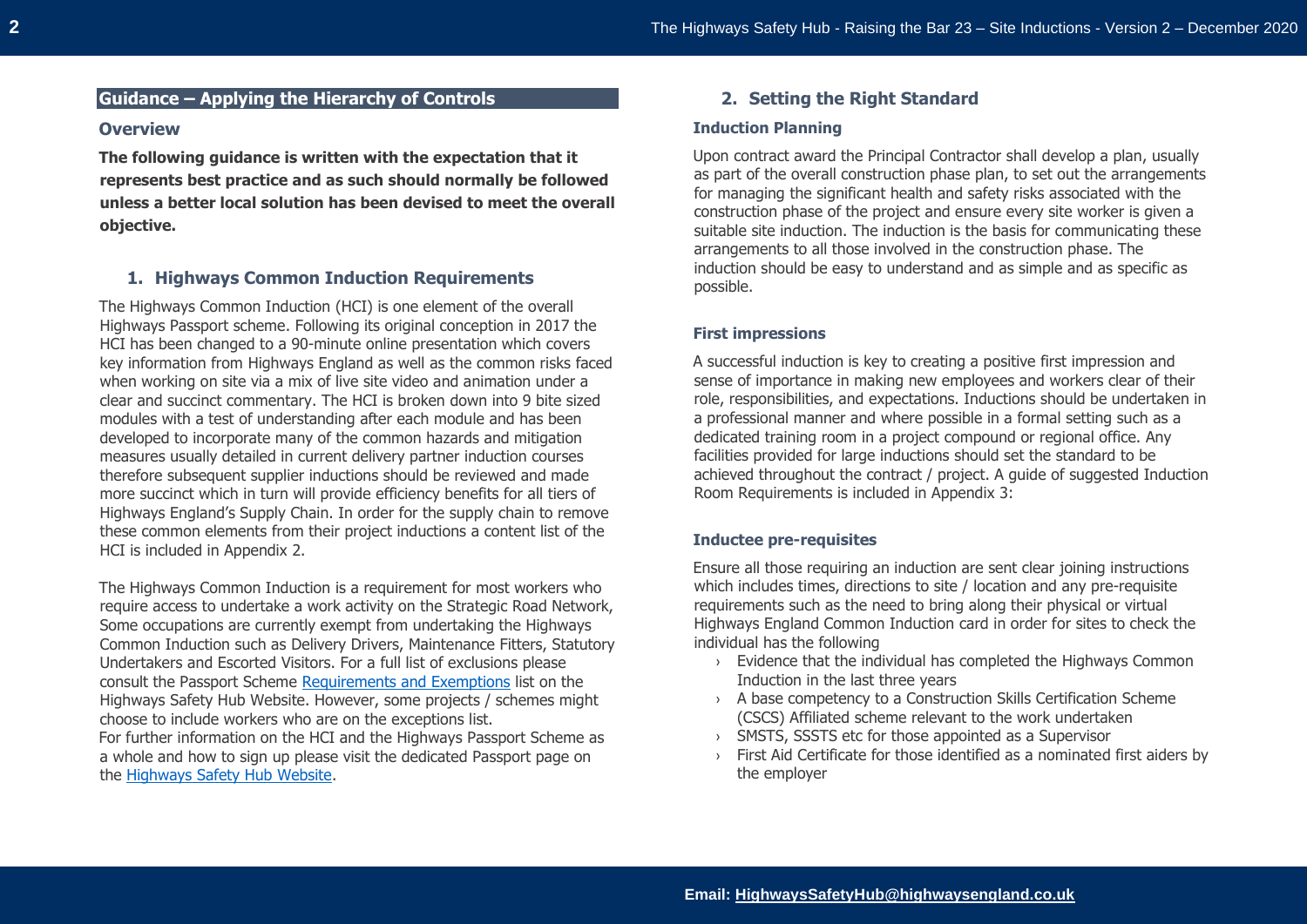## **Induction content**

The induction should be kept to site specific information only and highlight any risks and control measures that those working on the project need to know about.

The following headings / structure to be considered are:

- › Outline of the project
- › Management of the project including senior management commitment to health and safety
- › First-aid / emergency arrangements
- › Site specific accident and incident reporting arrangements
- $\rightarrow$  Site specific arrangements for briefing workers on an ongoing basis, e.g. toolbox talks
- $\rightarrow$  Site specific arrangements for consulting the workforce on health, safety, and wellbeing matters
- › Site specific individual worker's responsibility for health and safety.

Inductions must allow opportunities for the inductee(s) to ask questions and seek clarification. A full list of the typical Content of a full site induction can be found in Appendix 3

# **Induction delivery off-site**

It may be more pragmatic and efficient to deliver an induction at the location of the inductees. e.g. attending the Highways England Regional office to induct all Operations Directorate employees who are likely to visit the MAC/ASC sites over the course of the contract and visiting a supplier's depot prior to them commencing work.

It should be no longer acceptable to induct workers over the bonnet of a works vehicle in a supermarket carpark as there should be no excuse for not properly planning inductions in a timely and organised fashion.

# **Health – Safety Critical Medicals**

Currently there is no minimum requirement to hold Safety Critical Medical information in Passport therefore, all workers defined as being Safety Critical should present a valid occupational Health assessment medical

certificate and confirmation of their status at the site induction. Those identified as 'fit with restrictions' should be incorporated into task specific RAMS. See 'Occupational Health' 'Raising the Bar' document number 12.

For clarity, the following are defined as being safety critical workers:

- › Anyone required to work within 5m of a live carriageway
- › Mobile plant operators
- › Asbestos licensed workers
- › Tunnellers or those working in a confined space
- $\rightarrow$  Tasks carried out at height where collective preventative measures to control risk are not practicable, e.g. scaffolders, steel erectors and persons erecting or dismantling tower cranes.
- › Banksmen, Traffic Marshals and Slinger Signallers

# **Health – HAVS**

Personnel who use tools that could cause hand arm vibration should complete a tier 1 HAVS assessment to indicate if there are any pre-existing conditions prior to starting work. Currently there is no minimum requirement to hold HAV assessment information in Passport, so it is good practice for each site to ask inductees to complete a tier 1 HAVS assessment questionnaire at site induction. As per RTB 12 and RTB 24 any symptoms that require further investigation should be arranged through an occupational health provider by the individual's employer.

## **Measurement of Understanding**

Inductions must include a measure to confirm understanding of the information that has been delivered. This could be achieved by an end of induction test or interactive response card questions throughout the induction.

## **Where English is a second language**

The increasing prevalence of non-English speaking construction workers is a distinct characteristic of the UK construction labour market. As part of the induction planning process, principal contractors should consider how they are going to effectively communicate to workers who may be non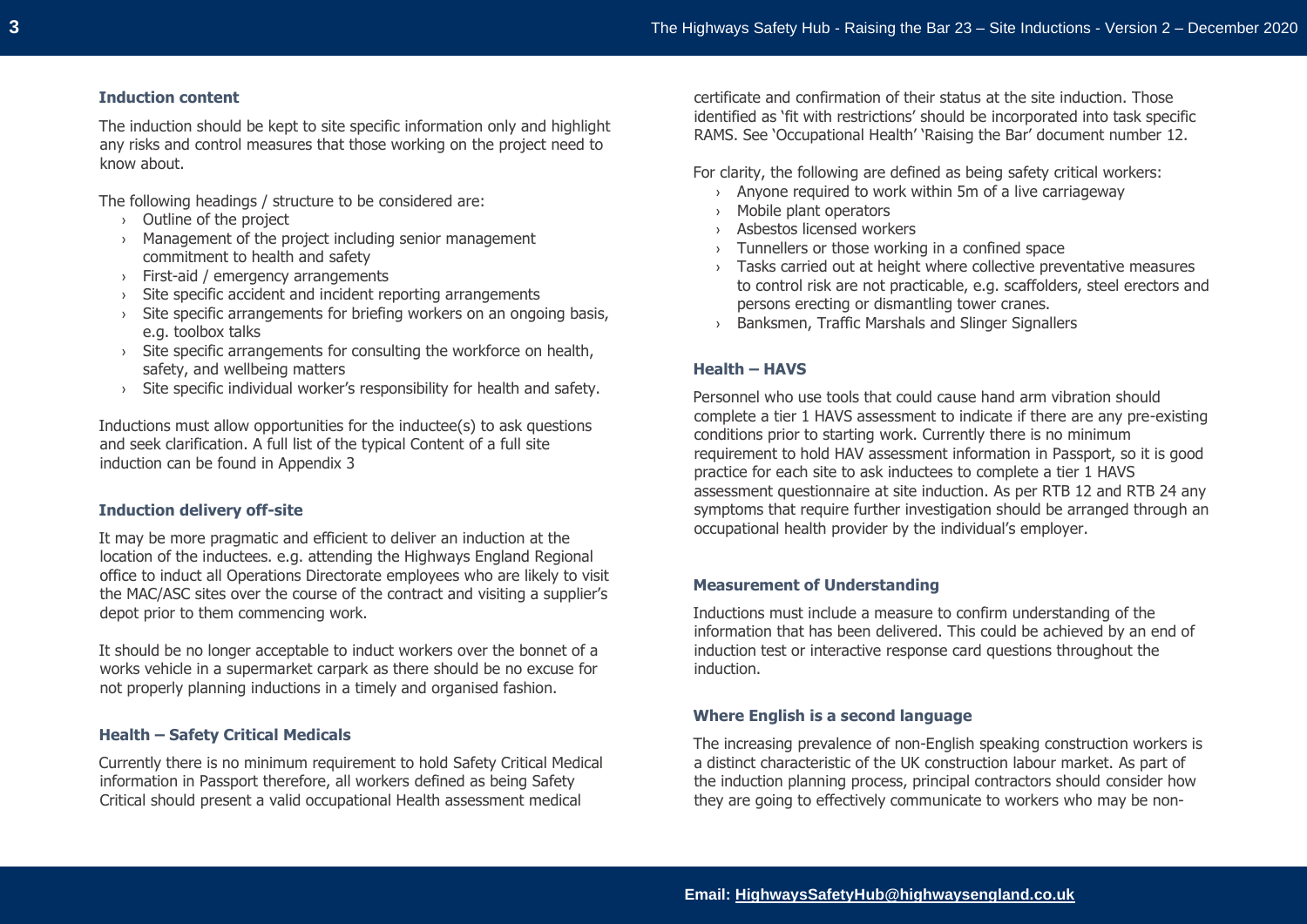English speakers and / or have varying levels of literacy, so it is essential that they understand the messages communicated at induction.

Effective site induction, and task/location briefings, is crucial to ensuring the right information is conveyed to migrant workers. Competent translation / translator services may be required; moreover, ways of establishing whether the appropriate learning has taken place need to be devised.

# **3. Effective Delivery of a Site Induction**

#### **Induction medium**

An array of presentation and memorable communication styles and mediums should be used to keep the inductees engaged and interested. Where possible visual stimulus should be used to get the message across, e.g. photos / pictograms as this can be particularly useful when inducting non-English speaking staff.



Example of an induction using a highly visual monopoly board approach.

#### **Online Inductions**

With the Highways Common Induction now going online a few projects have chosen to follow suit and use online / eLearning technology as a way saving time and driving efficiency further. Utilising this method allows workers to undertake the main body of an induction at a time convenient to them shortly before they arrive on site which similar to the HCI allows projects to reduce induction time even further when they first arrive on site to a short briefing. Equally a number of organisations who use the project induction to brief out their corporate requirements time and time again have also found moving this information to an online / eLearning system ensures they can reduce their site inductions even further.

#### **Immersive Training**

To help workers visualise the task when planning, conducting task briefings or completing inductions consider using immersive training techniques such as multi-screen systems, virtual or augmented reality.



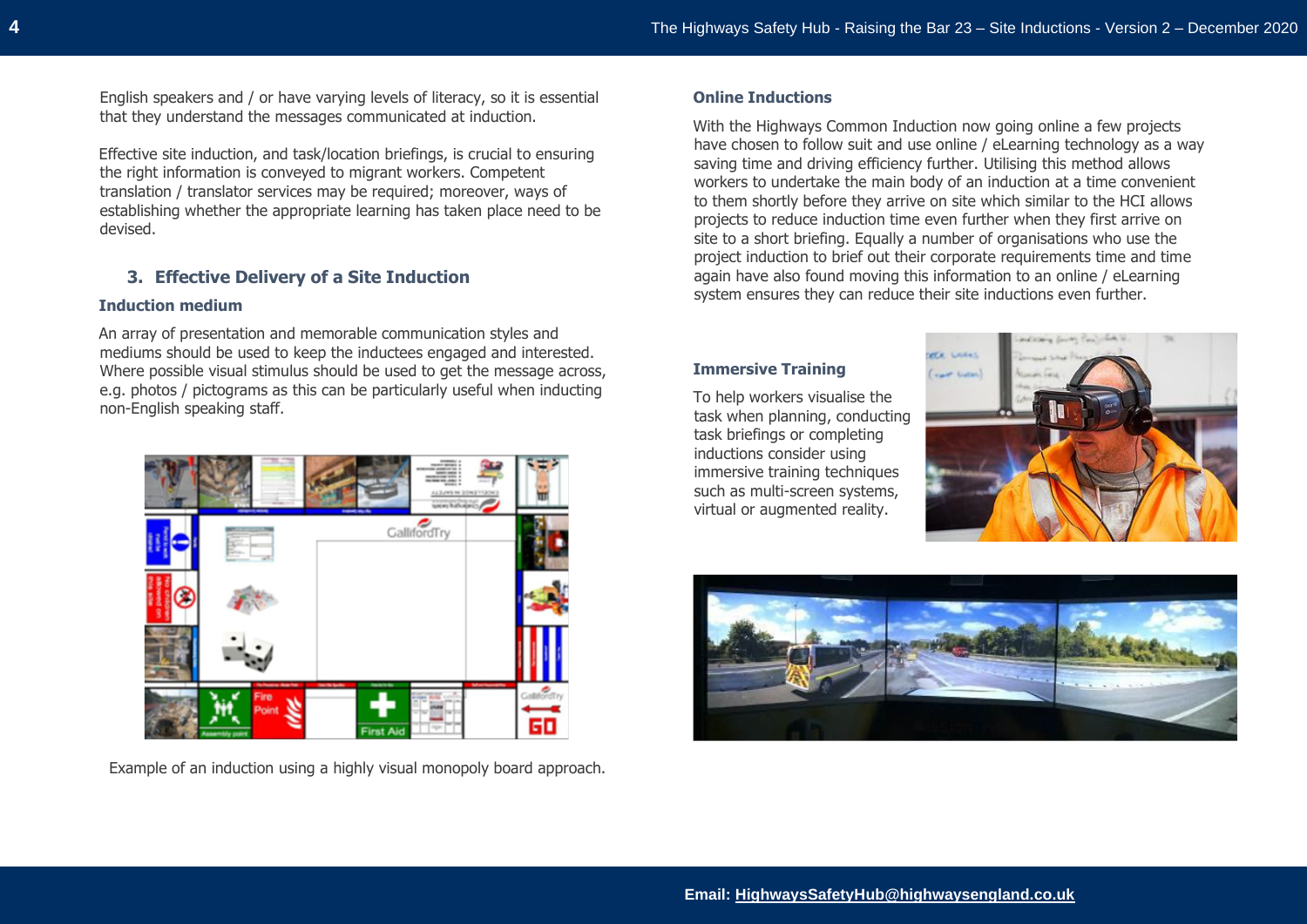# **4. Successful Completion of a Site Induction**

#### **Recording**

Successful completion of the induction should be recorded on the individual's Highways England Passport as a site-based competency.

#### **Handover**

Following the successful completion of a site induction, inductees should be collected / directed to their supervisor for their task briefing and where necessary their risk assessment and method statement briefing.

#### **New starter buddy system**

New starters to an organisation or inexperienced workers to the Highways Sector should be assigned to an experienced colleague for their first few days on a new site. New starters, visitors and inexperienced workers are required to wear a blue safety helmet as required by Raising the Bar 31 Safety Helmet Colours. This could be further enhanced with the use of a 'Watch my back' removeable sticker to the helmet or vest.

#### **Expiry and Renewal**

Due to the nature of the ever-changing environment within construction consideration should also be given to workers returning to site following a sustained absence. Consider applying an expiry date on a site induction as long-term workers may need to be reminded of processes and procedures at both an organisational and local level. The induction should also be reviewed regularly (e.g. monthly) and updated where necessary to reflect the ever-changing environment on site as well as picking up any changes in the management structure or site rules.

# **5. Supplementary Inductions**

#### **Additional Role Inductions**

The Principal Contractor may also wish to provide an additional induction or extra induction content for those in specific safety critical roles, for example:

- › Supervisors (as per Raising the Bar 5: Behavioural Based Safety)
- › Plant operators
- › Those accessing or leaving high speed traffic management

#### **Behavioural Based Safety (BBS) training**

In accordance with Raising the Bar 5: Behavioural Based Safety, BBS training should form part of the induction process, with the supply-chain, and applicable Highways England employees undergoing BBS. This may or may not occur on the day of the site induction.

## **Specific Inductions for some roles currently exempt from the HCI**

Delivery drivers of material such as stone, aggregate or concrete who only visit site to off load material and leave site and maintenance personnel such as hydraulic hose fitters who require emergency access to the Strategic Road Network (SRN) because it is unsafe to recover a brokendown item of plant back to the compound are currently excluded from undertaking the Highways Common Induction and often it is impractical to provide them with the full project induction. However, these workers still require a site-specific induction / briefing to ensure they are aware of the site rules such as PPE, speed limits, access and egress points and emergency procedures. An example of topic areas to consider for a Delivery Driver / Maintenance Personnel induction are in Appendix 4.

A visitor to a contract or project is defined as anybody who requires access to the work location on the SRN but will not be undertaking any physical work activity other than observing or inspecting work activity. They will also need a Site-Specific Induction or briefing however this need not have the same level of detail as the full induction and ideally should be proportionate to the nature of the visit. An example of topic areas to consider for an occasional visitor induction are in Appendix 5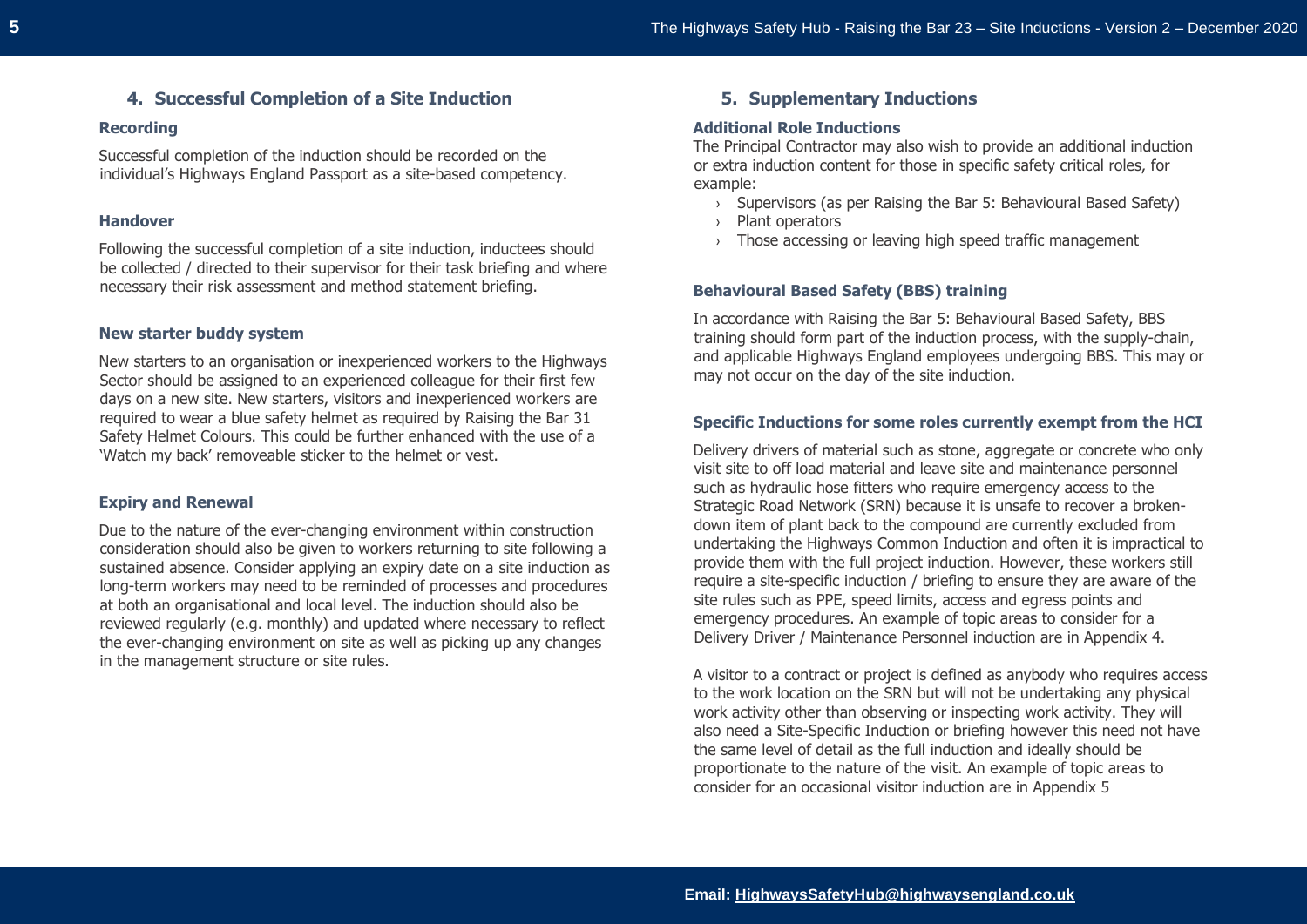# **People Requirements**

# **Inductor Competency Requirements**

As a rule, the operational team members / senior managers who open and lead site inductions should have attended a Health and Safety Training course equal to or higher than either the Construction Skills Site Management Safety Training Scheme (SMSTS) or alternatively the IOSH Managing Safely in Construction to ensure those communicating Health and Safety Requirements have received a good standard of training. On low risk sites, two days safety management training is acceptable. Those presenting the induction may also benefit from undertaking a presentation skills course.

#### **Responsibilities of Personnel**

In accordance with Raising the Bar 5: Behavioural Based Safety Inductions should be opened by a senior manager to set the expectations and demonstrate the leadership commitment to Health and Safety on the site.

# **Emergency Arrangements**

#### **Emergency Services Provision.**

From time to time it may be necessary for Emergency Services such as Fire Brigade, Ambulance, Police, National Breakdown Service Providers and the Highways England's own Traffic Officers to enter scheme Traffic Management to deal with or respond to incidents on the Strategic Road Network. For this reason, a high level of engagement with these key stakeholders is required.

Where a Major Project site is to be running for some time (>6 months), or a Highways England Service Provider (MAC, ASC, Asset Delivery) has a contract covering an extended period  $(> 1$  year) then the Principal Contractor should liaise with key local emergency service providers to offer them the opportunity to under-go an induction and other relevant awareness training. It is also good practice to update this information every time the site layout changes to ensure the emergency services are kept informed of any changes or new closures.

#### **In Case of Emergency Contact Details**

Thankfully, the number of times a worker is significantly injured to the point where they are unconscious or worse are very rare, but sadly not unlikely.

Therefore, a 'in case of emergency (ICE)' contact should be recorded at induction. Although not identified as a minimum requirement of the Highways Passport Scheme an emergency contact can be added against the workers record in the Passport System and employers should consider this as a more secure way of capturing the contact information. As an alternative though, ICE cards can be stuck to the outside of safety helmets, these hold information on next of kin and medical details that could be useful to a first aider or paramedic.



# **References**

To support the role out of the Highways England Passport Scheme and Highways Common Induction a breadth of Process documents, guidance documents, Frequently Asked Questions, How to guides, Training Material and Posters have been developed by the Passport Steering Group. These documents can be found on the following websites

- › [https://highwaysengland.co.uk/industry/health-safety-and](https://highwaysengland.co.uk/industry/health-safety-and-wellbeing/highways-england-passport-scheme/)[wellbeing/highways-england-passport-scheme/](https://highwaysengland.co.uk/industry/health-safety-and-wellbeing/highways-england-passport-scheme/)
- › <https://www.highwayssafetyhub.com/passport-scheme.html>
- › <https://highwayspassport.co.uk/>

#### **Further Guidance and Information**

Health and Safety Executive training a brief guide <http://www.hse.gov.uk/pubns/indg345.pdf>

Health and Safety Executive guidance migrant workers <http://www.hse.gov.uk/migrantworkers/employer.htm>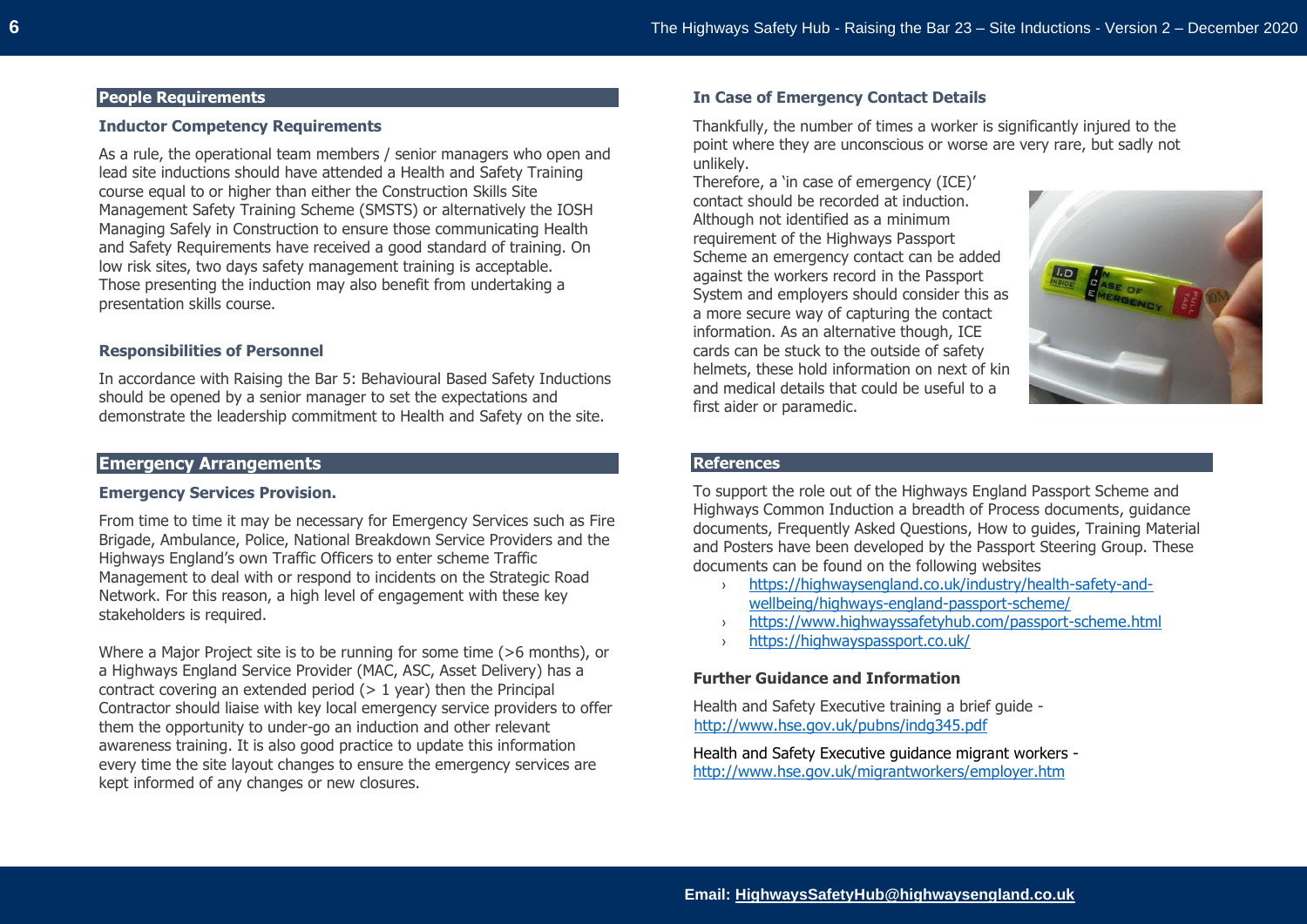**Appendix 1 – Table 1: Site induction - Summary of provision for different CDM duty holders, their supply-chains and other site visitors who are required to go out on to site under the control of a PC in the construction phase.** 

|                                                                  | Project Team (CDM Duty Holders and their Supply Chains)                                                                                      |                                                 |                                   |                                                       |                                                                   | Others                                                                                 |                                                                              |                                                                                                         |                                                                                                   |                                                                               |
|------------------------------------------------------------------|----------------------------------------------------------------------------------------------------------------------------------------------|-------------------------------------------------|-----------------------------------|-------------------------------------------------------|-------------------------------------------------------------------|----------------------------------------------------------------------------------------|------------------------------------------------------------------------------|---------------------------------------------------------------------------------------------------------|---------------------------------------------------------------------------------------------------|-------------------------------------------------------------------------------|
|                                                                  | PC & their SC                                                                                                                                | <b>Designers</b>                                | Client<br>(HE)<br>Project<br>Team | <b>HE Suppliers</b><br>(E.G.<br>Technology)           | Other HE<br>employees<br>(H&S, A&A,<br><b>Senior</b><br>Managers) | <b>Delivery Driver</b><br>& Maintenance<br>Personnel<br>(visiting/working)<br>on site) | Statutory/<br><b>Utility</b><br><b>Providers</b>                             | Other Delivery<br>Driver***<br>(visiting the<br>compound/office<br>only & for a very<br>short duration) | Other site<br>visitors<br>(VIPs,<br>Educational<br>Visitors,<br>MoP)                              | Emergency<br>Services (Fire,<br>Police,<br>Ambulance, HE<br>Traffic Officers) |
| Pre-requisites<br>(inductee)<br>competence<br>& OH<br>provision) | Passport*,<br>CSCS/ CPCS**,<br>OH Medical<br>Cert.                                                                                           | Passport*,<br>$CSCS**$ ,<br>OH Medical<br>Cert. | Passport*<br>& WAFO               | Passport*,<br>CSCS/<br>$CPCS**$ , OH<br>Medical Cert. | Passport* &<br><b>WAFO</b>                                        | Passport*, CSCS/<br>CPCS**, OH<br><b>Medical Cert</b>                                  | CSCS/<br>CPCS <sup>**</sup> , OH<br>Medical Cert.                            |                                                                                                         |                                                                                                   |                                                                               |
| <b>Induction</b><br>Requirements                                 | <b>Full Induction</b>                                                                                                                        |                                                 |                                   |                                                       | Occasional<br><b>Site Visitors</b>                                | Deliver Driver etc.                                                                    | Full induction                                                               |                                                                                                         | Occasional<br><b>Site Visitors</b>                                                                |                                                                               |
|                                                                  | DABS/NABS and Task/location specific briefing as is applicable                                                                               |                                                 |                                   |                                                       |                                                                   |                                                                                        |                                                                              | Task/location<br>specific<br>briefing                                                                   |                                                                                                   |                                                                               |
| Other RtB<br>provision                                           | PC's BBS Trg,<br>'Watch my back'<br>PC's BBS Trg (if spending most of their time with the one<br>sticker, Buddy<br>PC)<br>system<br>operated |                                                 |                                   |                                                       |                                                                   |                                                                                        |                                                                              |                                                                                                         | Relationship<br>developed with<br>local services /<br>crews, with an<br>induction offered<br>**** |                                                                               |
| Other<br>associated<br>H&S provision                             |                                                                                                                                              | site, unless working full-<br>time on site      | Chaperoned whilst on              |                                                       | Chaperoned<br>whilst on site                                      |                                                                                        | The Utility<br>attends site<br>for pre-start<br>mtg to share<br>expectations | An induction<br>provided if more<br>than a very short<br>delivery                                       | Chaperoned<br>whilst on site                                                                      | Chaperoned onto<br>and around site                                            |

ASC – Asset Support Contract

BBS Trg – Behavioural Based Safety Training

CSCS / CPCS – Construction Skills/Plant Certification Scheme

DABS/NABS – daily and nightly, pre-shift, activity briefings

HE – Highways England

OH – Occupational Health

MoP – Members of the Public

PC - Principal Contractor

PD – Principal Designer RtB – 'Raising the Bar', HE H&S documents

SC – Supply-Chain

WAFO – 'Working away from the office' (HE's own site visitor competence card),

\*Passport - HE's Passport scheme \*\*CSCS/CPCS or other affiliated competency schemes \*\*\*Delivery Driver (compound/office only for very short duration), E.G. dropping off PPE at reception. \*\*\*\*Where the duration of the project or contract (E.G. ASC) warrants it.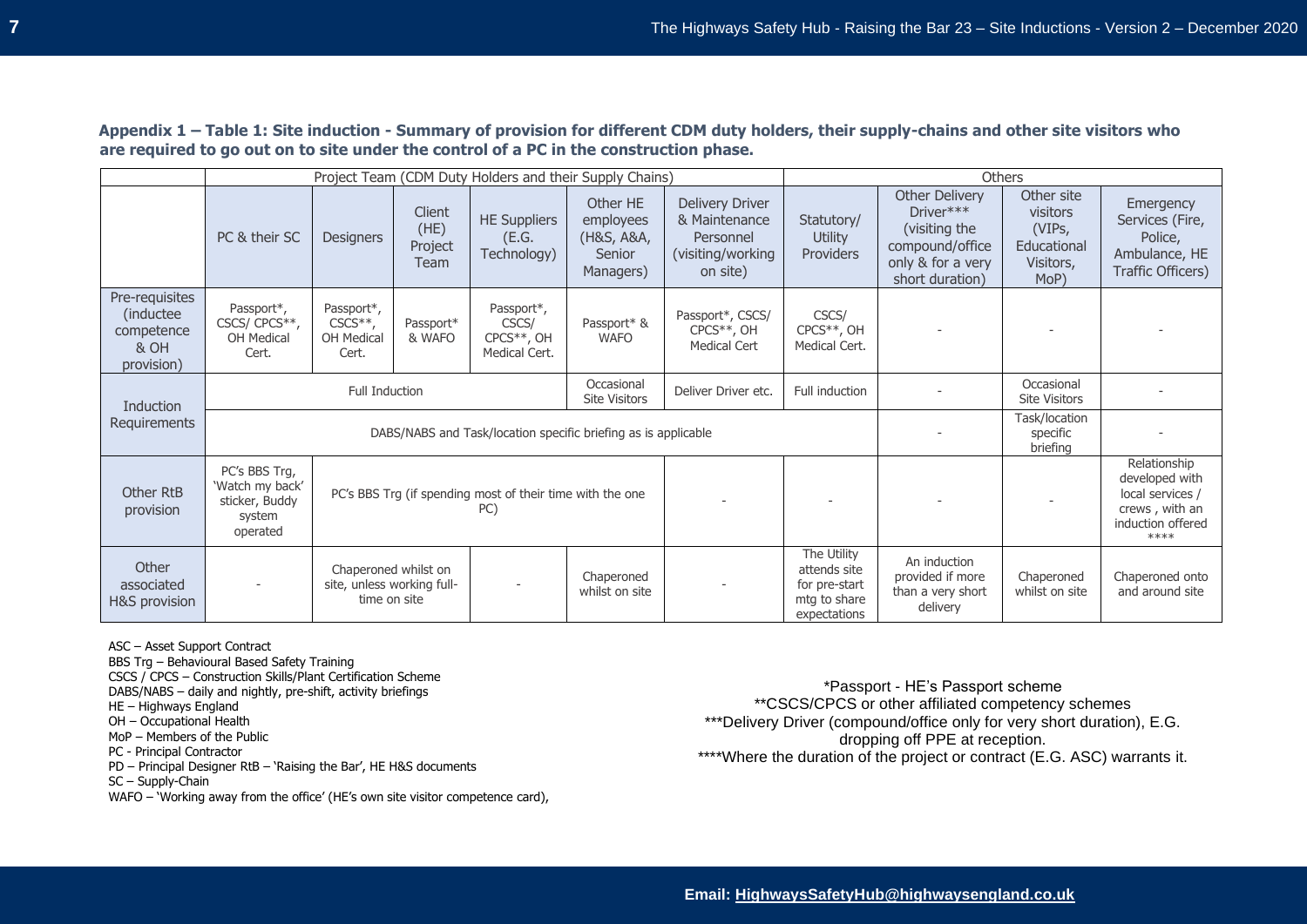# **Appendix 2 – Highways England Common Induction Topic Headings**

## **Section 1: Who are Highways England**

- › Highways England's Role
- › Home Safe and Well
- › Travelling on the network as a road user
- › Signs and Signals e.g. RED X Signs
- › Unsafe and Undesirable Behaviour
- › Near Miss and Observations Reporting

# **Section 2: Highways England Passport Scheme**

- › Aims and Purpose of the Highways England Passport Scheme
- › An introduction to the Network
- › Road Types on the Network e.g. Motorways, Smart Motorways, A Roads, etc
- › General Rules for High Speed Roads and Dual Carriageways

## **Section 3: Working on or near the Network**

- › Vehicles/Road Users Permitted on the Strategic Road Network
- › Working on or near the Network
- › Vehicle Livery
- › Stopping on the Hard Shoulder
- › Working adjacent to a live Carriageway
- › Working on a live Carriageway

## **Section 4: Working within Temporary Traffic Management**

- › Site Definition and Safety Zones
- Longitudinal and Lateral Safety Zones
- › Accessing and Egressing Traffic Management Lane Closures
- › Incursions
- › Exiting Lane Closures
- › Working behind Traffic Management
- › Cones and Temporary Vehicle Restraint System (VRS)
- › Site Speed Limits
- › Public Behaviour

## **Section 5: Being Set for Work**

- › What is Risk Assessment
- › What are the main Hazards and Risks?
	- o Work at Height
	- o Underground and Overhead **Services**
	- o People Plant Interface
	- o Lifting Operations
	- o Excavations
	- o Tripping / Slipping Hazards
	- o Manual Handling and
		- **Ergonomics**
	- $\circ$  Members of the Public
- › Personal Protective Equipment including Safety Helmet Colours

## **Section 6: Occupational Health**

- › Fatigue
- › Leptospirosis (Weil's disease)
- › Bird droppings
- › Needles
- Skin disorders
- › Asbestos Awareness

#### **Section 7: Wellbeing**

- › Mental Health
- › Stress

#### **Section 8: Environmental Protection**

- › Highways England's vision for the environment
- **Environmental Protection**
- › Delays and Fines
- › Wildlife
- › Invasive plants
- › Trees
- › Environmental Pollution and Nuisances
- › Waste
- Refuelling, storage, leaks and spills

# **Section 9: Your Responsibilities**

- › Fitness to Work
- › Drugs and Alcohol
- › Your Personal Health and Safety **Commitment**
- › Recap of the basic rules for working on the network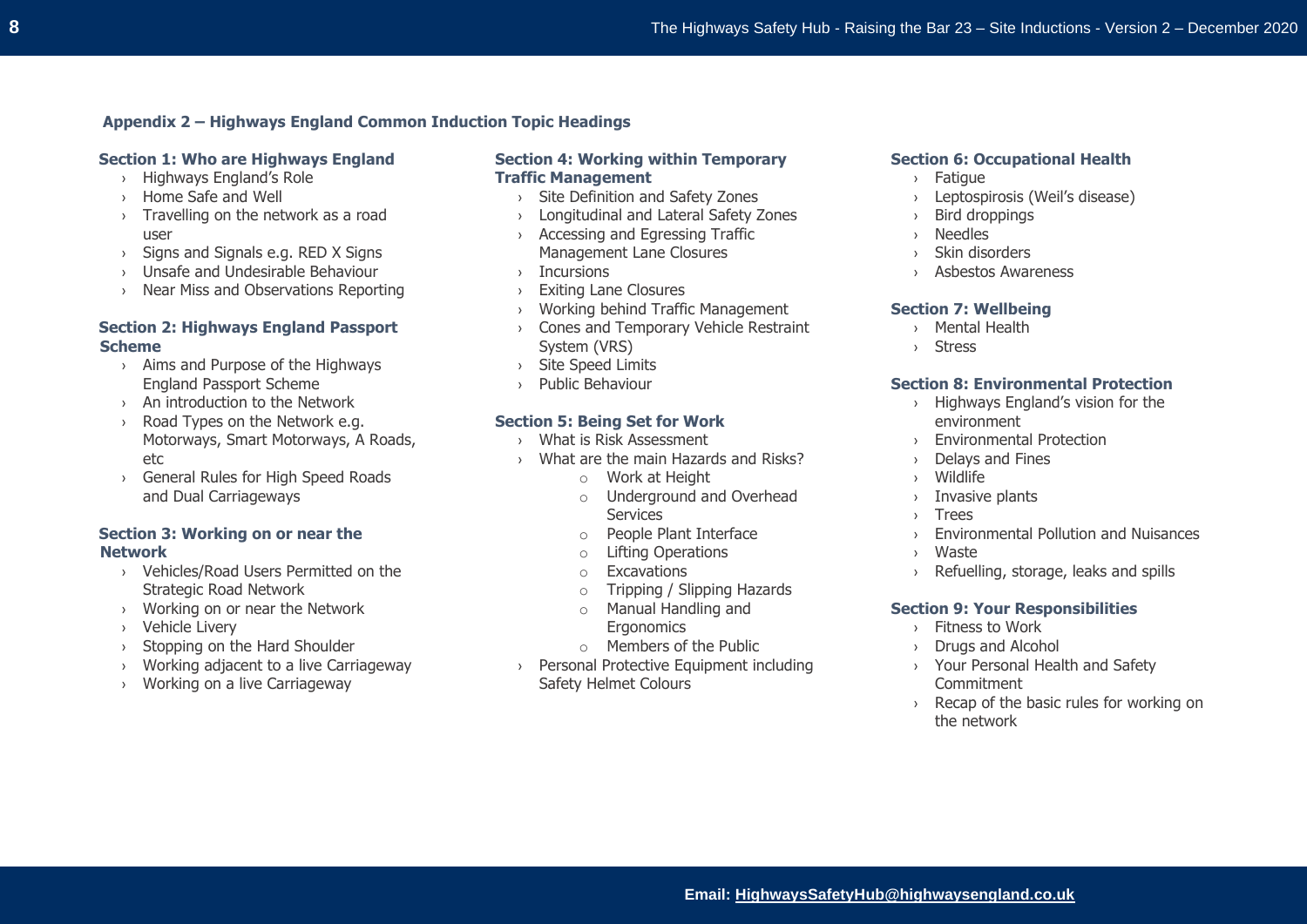# **Appendix 3 - Typical content of a full site induction**

A full induction must include site specific information and must include but is not limited to;

- › Introduce yourself and explain the site management structure.
- $\rightarrow$  Explain the purpose of the induction and what it aims to achieve (i.e. the organisations approach to health, safety and wellbeing, behavioural expectations and essential health and safety information)
- $\rightarrow$  Explain the importance of health, safety and wellbeing and why the organisation cares about its people and drives to create a harm free environment.
- $\rightarrow$  Explain any specific occupational health provision and initiatives on the site.
- › Ensure any specific OH hazards and risks over and above the common hazards in the HCI are covered at induction.
- $\rightarrow$  Explain the organisations behavioural based safety approach (reference RTB no. 5 'behavioural based safety'.
- $\rightarrow$  Explain what they can expect to experience on site and how they can get involved.
- $\rightarrow$  Explain that he/she must undergo a drugs and alcohol test at induction in line with the drugs and alcohol regime will not be allowed to start work if he/she fails the breath test or receives a non-negative result in the drugs test and explain the company's random and with cause drugs and alcohol testing regime.
- › Explain that all personnel must comply with the competence card compliance policy. If the inductee is a nominated supervisor, ensure that he/ she meets the requirements of frontline supervisor competency.
- Describe the project and relay the current and future site-specific health and safety hazards / risks and environmental aspects / impacts involved/ identify key project staff.
- $\rightarrow$  Highlight any exclusion and restriction zones in force and remind the inductee of the need to be vigilant of operations and any associated hazards.
- $\rightarrow$  Inform inductee where the company SHE notice board, competency board, F10, health and safety law poster and other information such as environment related notices are located (these are for their information).
- $\rightarrow$  Explain the company's mobile phone requirements and identify designated area for the safe use of mobile phones.
- $\rightarrow$  Inform the inductee that they must obey all site SHE signage and instructions
- › Detail the fact that they must wear all items of protective clothing or equipment indicated in site rules, risk assessments or safety signs.
- $\rightarrow$  Explain the emergency procedures / fire plan and if appropriate walk the routes to the assembly areas and fire points.
- › Identify who are the nominated fire wardens.
- $\rightarrow$  Identify the appointed first aiders, the location of the defibrillator(s) and the associated project / office arrangements.
- › Show and discuss specific welfare arrangements, inform of sitespecific waste management arrangements, housekeeping arrangements and material storage areas.
- › Explain that should they have any views, opinions or recommendations on any SHE matters on this site, they should relay them to their supervisor or principal contractor member of staff and these will be discussed at our SHE meetings / forums – we value their engagement and subsequent opinions.
- › Discuss how to raise issues of a confidential nature.
- $\rightarrow$  Explain the site-specific disciplinary procedures for non-compliance with contract rules, or SHE management system requirements including theft/vandalism, which can cause SHE incidents.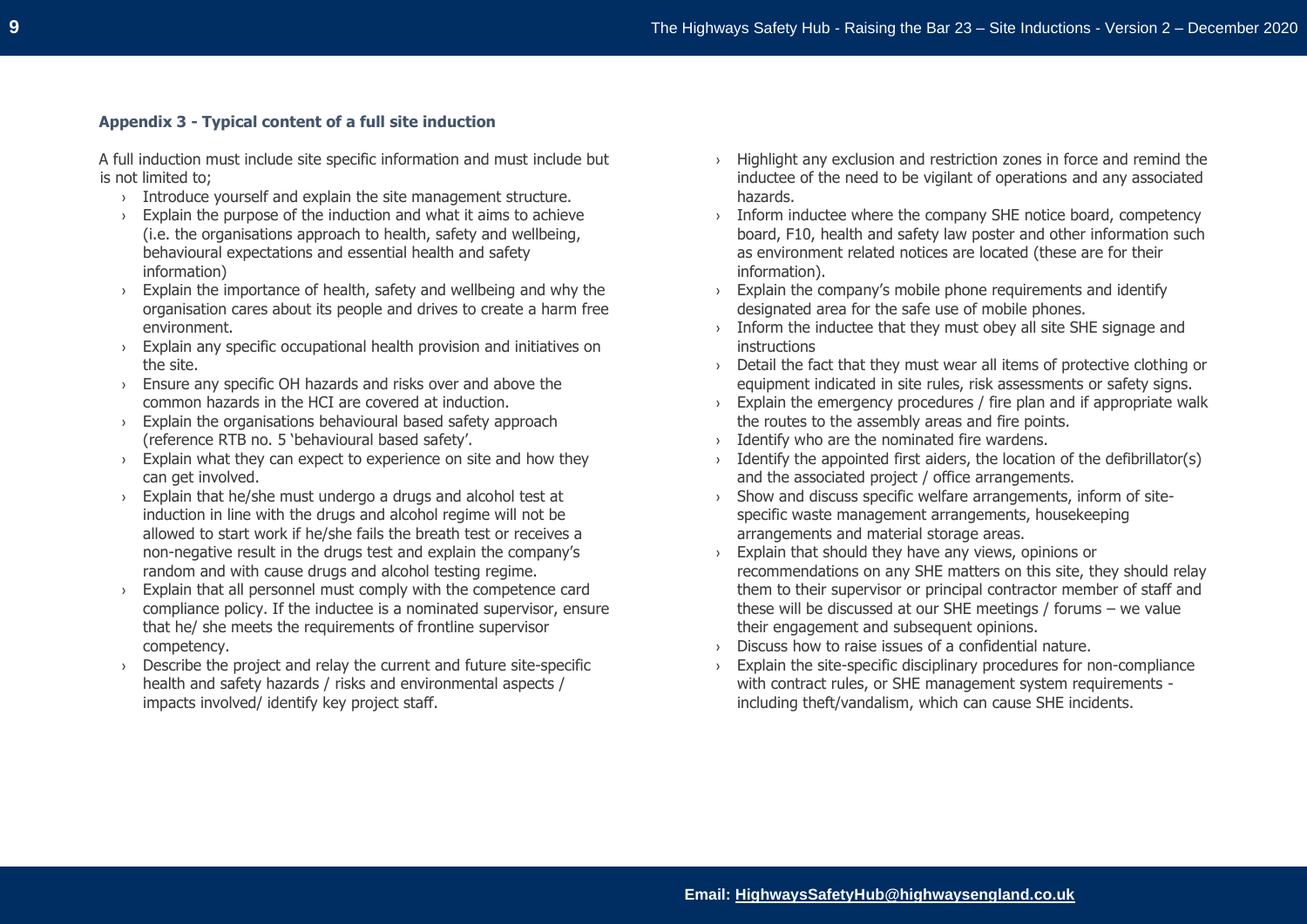## **Appendix 4 - Typical content of a Delivery Driver's and Maintenance personnel induction.**

It may be necessary to deliver the induction off-site, for example at the driver's own, or a batching plant depot. A Delivery Driver or Maintenance Personnel induction must include site specific information including, but not limited to;

- › Over-view of the project / works
- › Highways England and the Principals expectations for H&S on the site
- › Key hazards, site traffic, site pedestrian and public interfaces
- › Emergency arrangements and provision (first-aid, action on a spillage)
- › Consideration for other site vehicles and personnel
- › Minimum PPE requirements
- › Smoking policy
- › Welfare provision
- › The driver/maintainer should be provided with a map of the site with key information provided
- › A list of sites 'do's and don'ts', including the 'golden rules' (speed, PPE, tipping and reversing)
- $\rightarrow$  Information relating to the on-site 'traffic management plan', including but not limited to;
- › Booking / reporting in
- › Key contacts
- › Access and egress, and highways temporary traffic management (TTM)
- › Designated traffic routes and the use of 'holding points'
- › Speed limits
- › One-way systems and reversing protocol
- > Use of cab window 'display posters' confirming a site induction has taken place. (E.G. A4 sized 'I have received a delivery driver induction')
- › Site's use of 'Plant and Vehicle Marshall's' (see RtB no. 17) and banksmen
- › Location of over-head powerlines / exclusion zones etc.
- › Provision for task/location specific briefings
- › Vehicle washing facilities
- › Refuelling provision
- › Requirements for flashing beacons (Amber, double unit or 2 independent light sources)
- › Reporting of incidents, including near misses and opportunities to improve provision and particularly what to do if the driver is unsure or is seeking advice
- › Chapter 8 vehicle compliance
- › Mandatory use of seatbelts
- › Requirements for tipper lorries (sheeted, when raising ensure you are stationary and not under overhead services, structures or other exclusion zones)
- › Vehicles not left unattended with engines running and keys left in the ignition
- Use, or non-use of mobile phones, Satnavs or other similar devices
- › Carrying passengers prohibited, unless required to aid delivery/ maintenance
- No children or pets
- › Environmental provision (waste, re-fuelling, reporting spillages etc.)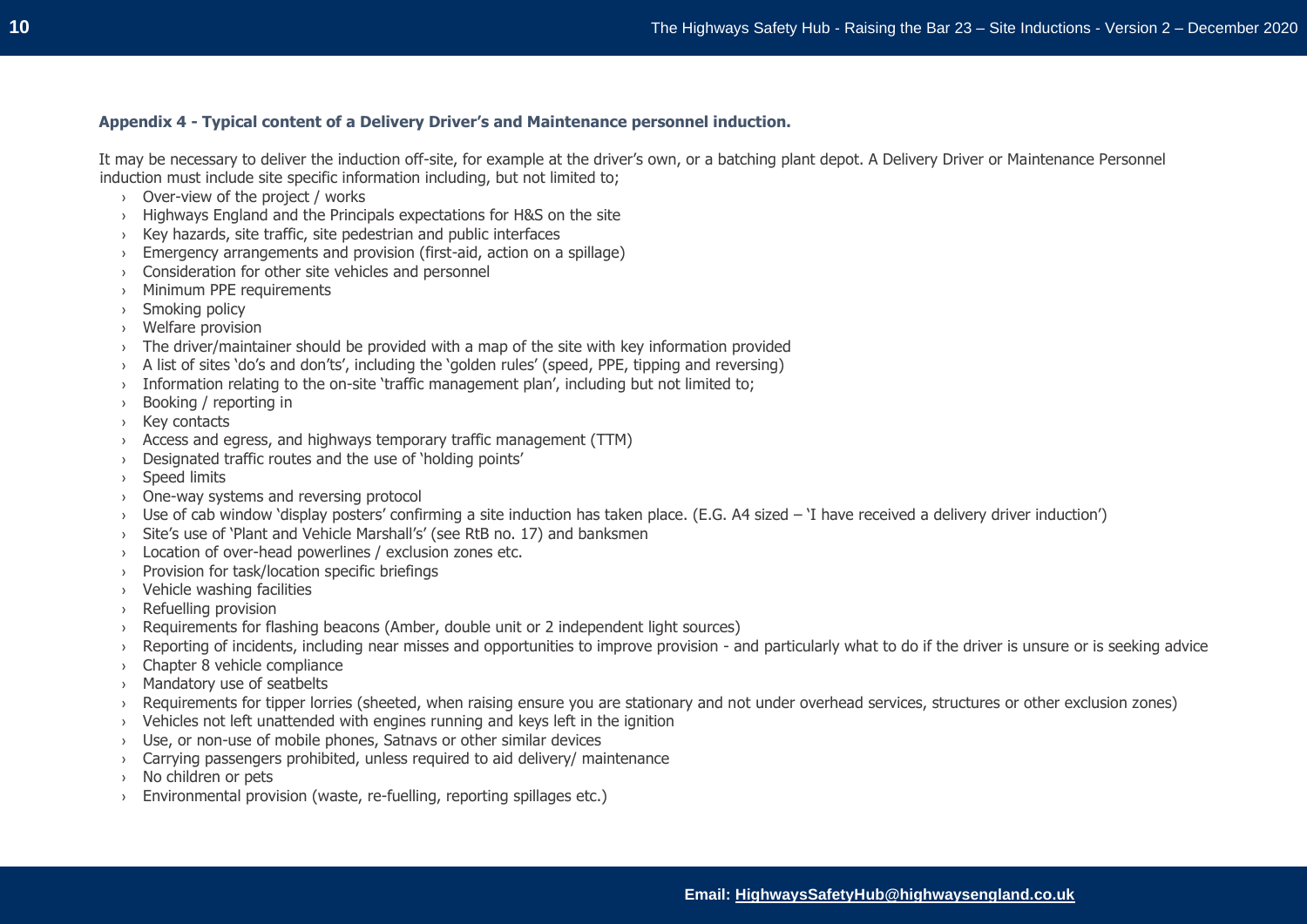# **Appendix 5 – Typical content of an Occasional Site Visitors induction, accepting they will be chaperoned around site.**

An occasional site visitor induction must include site specific information including but not limited to;

- › Over-view of the project / works
- › Highways England and the Principals expectations for H&S on the site sell H&S and the sites performance to date
- › Key hazards on site, particularly on the day
- › Emergency arrangements and provision (first-aid)
- › Consideration for site vehicles and personnel
- › Minimum PPE requirements
- $\rightarrow$  Smoking and mobile phone policy and provision
- › Welfare provision
- › Reporting of incidents, including near misses and particularly opportunities to improve provision
- > A list of site 'do's and don'ts', including the 'golden rules' (PPE, pedestrian segregation, ask questions of and listen to your chaperone and specific task/location briefings)